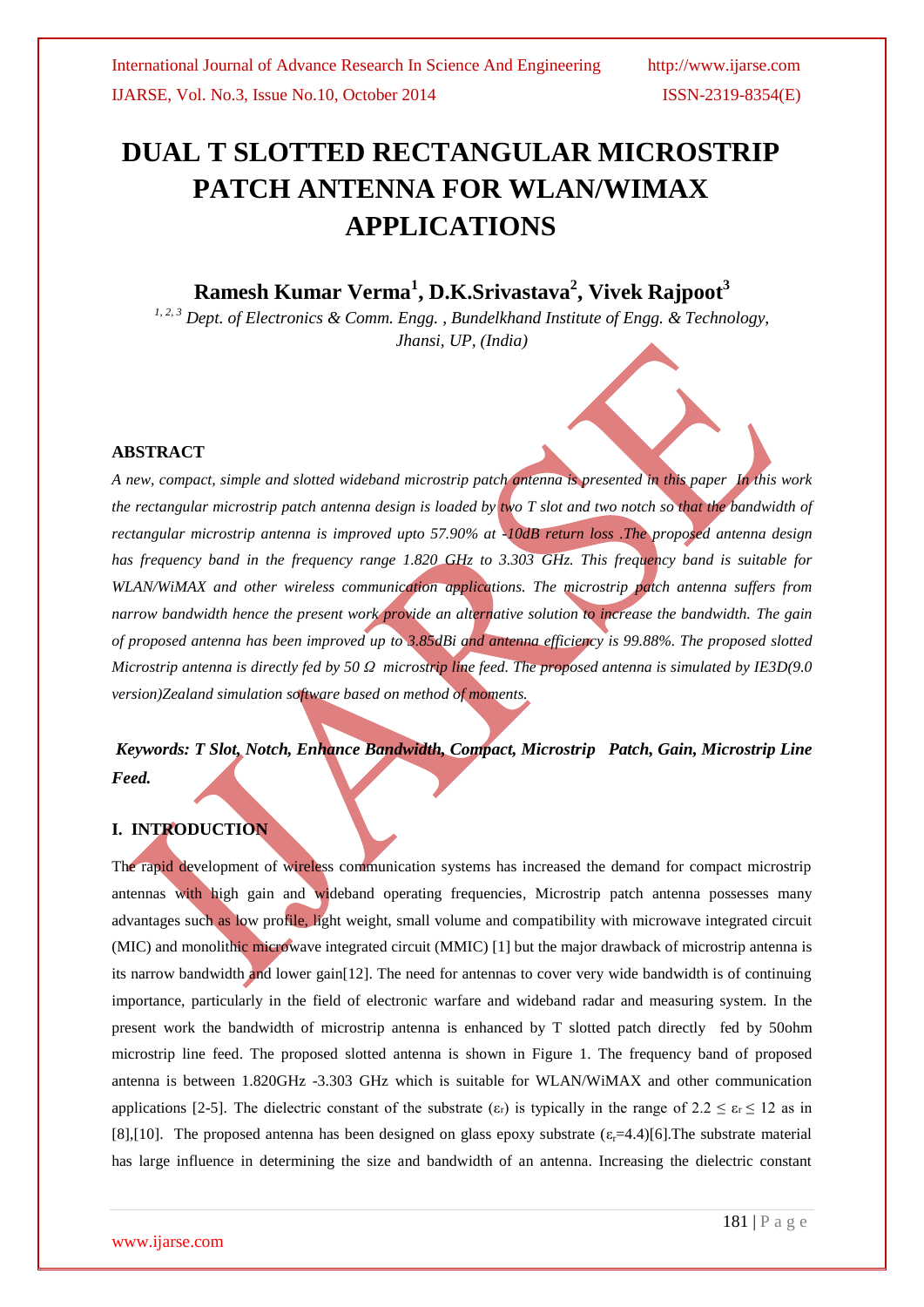# International Journal of Advance Research In Science And Engineering http://www.ijarse.com IJARSE, Vol. No.3, Issue No.10, October 2014 ISSN-2319-8354(E)

decreases the size but lowers the bandwidth and efficiency of the antenna while decreasing the dielectric constant increases the bandwidth but with an increase in size. A trade-off relationship exists between antenna size and band-width [11]. The design frequency of proposed antenna is 2.45GHz.

#### **II. ANTENNA DESIGN**

For designing a rectangular Microstrip patch antenna, the length and width are calculated as below [7][8]

$$
w = \frac{\sigma}{2fr} \sqrt{\frac{2}{sr+1}}
$$
 (1)

Where c is the velocity of light( $3x10^8$  m/s),  $\varepsilon_r$  is the dielectric constant of substrate(4.4),  $f_r$  is the antenna design frequency(2.45GHz), W is the patch width, and the effective dielectric constant  $\varepsilon_{ref}$  is given as [7][8]

$$
\varepsilon \text{reff} = \frac{\varepsilon_{r+1}}{2} + \frac{\varepsilon_{r-1}}{2} \Big[ 1 + 12 \frac{h}{w} \Big]^{-\frac{1}{2}} \tag{2}
$$

At h=1.6mm

The extension length  $\Delta L$  is calculated as [7] [8]

$$
\frac{\Delta L}{h} = 0.412 \frac{( \varepsilon_{reff} + 0.3)(\frac{W}{h} + .264)}{(\varepsilon_{reff} - .258)(\frac{W}{h} + 0.8)}
$$
(3)

By using the above mentioned equation we can find the value of actual length of the patch as [7][8]

$$
L = \frac{c}{2fr\sqrt{\text{ereff}}} - 2\Delta L \tag{4}
$$

The length and the width of the ground plane can be calculated a [7][8]

$$
L_g=6h+L
$$
  
\n
$$
W_g=6h+W
$$
\n(5)

### **III. ANTENNA DESIGN SPECIFICATIONS**

The design of proposed antenna is shown in figure1. The proposed antenna is designed by using glass epoxy substrate of a dielectric constant 4.4 and the design frequency 2.45 GHz is taken. The calculated patch width and length are 37.26 mm and 27.69 mm respectively. The ground plane length and width are taken 37.29 mm and 46.86 mm respectively. Height of the dielectric substrate is 1.6 mm and loss tangent tan  $\delta$  is 0.0013. Antenna is fed through 50Ω microstrip line feed. Simulation work is done by using IE3D simulation software. All the specifications are given in the table1 (all lengths in mm and frequency in GHz).

### **IV**. **ANTENNA DESIGN PROCEDURE**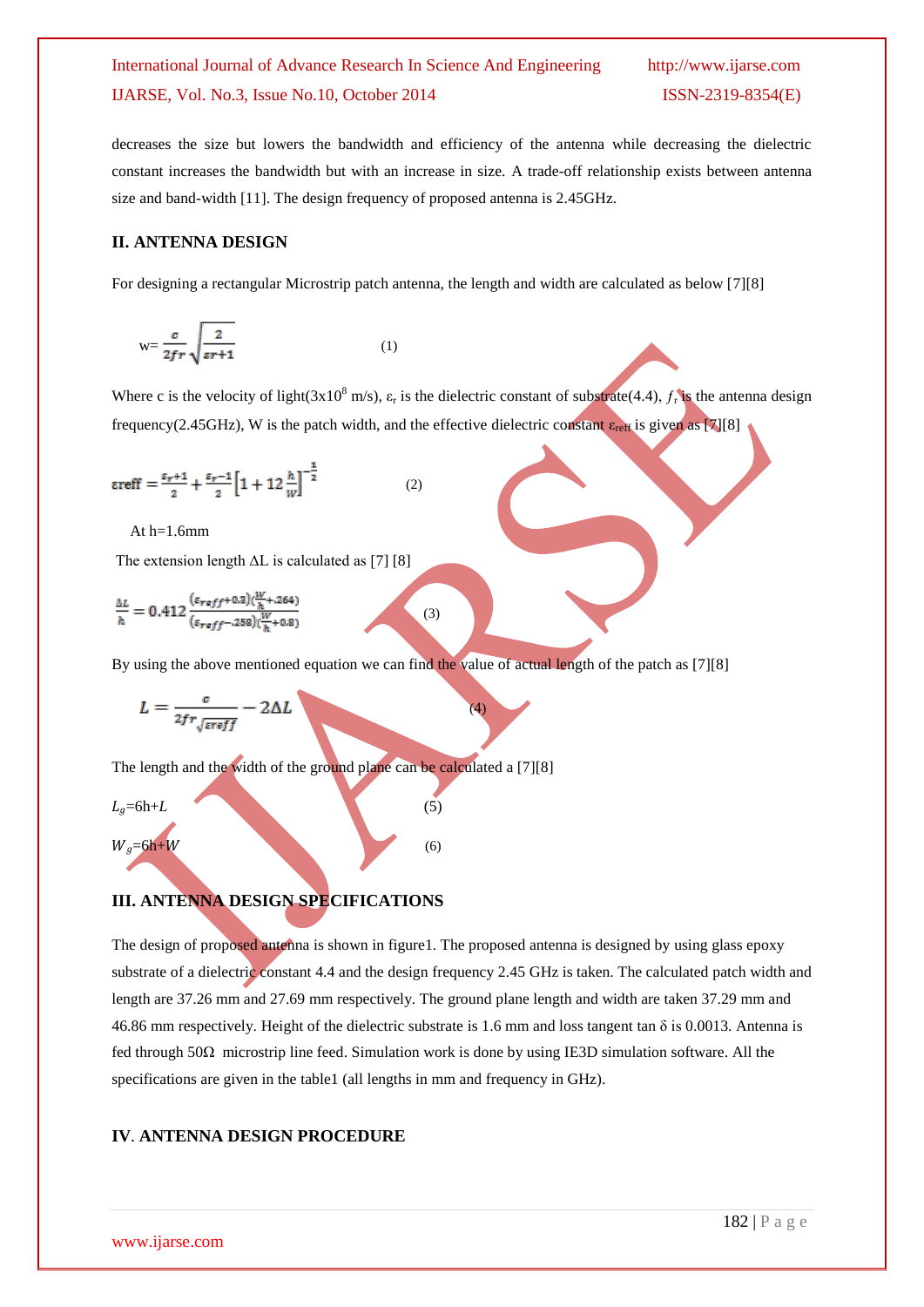# International Journal of Advance Research In Science And Engineering http://www.ijarse.com IJARSE, Vol. No.3, Issue No.10, October 2014 ISSN-2319-8354(E)

All the dimensions of proposed antenna should be calculated very carefully by using the equations 1, 2, 3, 4, 5 and 6. Design frequency is 2.45GHz taken. For making the proposed microstrip antenna the antenna is loaded with two T slot and two notch. The geometry of proposed antenna is shown in figure1. During the designing of proposed antenna on IE3D ground plane is starting from (0,0) at lower left corner. The microstrip line feed of 50Ω is placed at lower left corner of the patch through a strip of length 1.6 mm and width 4 mm to achieve maximum bandwidth.

|                         |       | o.                                        |                |                  |  |
|-------------------------|-------|-------------------------------------------|----------------|------------------|--|
| S.No.                   |       | Parameters                                |                | Value            |  |
| 1.                      |       | Design frequency $f_r$                    |                | 2.45 GHz         |  |
| 2.                      |       | Dielectric constant $\varepsilon_{\rm r}$ |                | 4.4              |  |
| 3.                      |       | Substrate height h                        |                | $1.6 \text{ mm}$ |  |
| 4.                      |       | Patch width Wp                            |                | 37.26 mm         |  |
| 5.                      |       | Patch length Lp                           |                | 27.69 mm         |  |
| 6.                      |       | Ground plane width Wg                     |                | 46.86 mm         |  |
| 7.                      |       | Ground plane length Lg                    |                | 37.29 mm         |  |
|                         |       | <b>Table 2. Antenna Parameters</b>        |                |                  |  |
|                         | S.No. | Parameters                                | Value(mm)      |                  |  |
| 1.                      |       | $\mathbf{A}$                              | 10.85          |                  |  |
| $\mathbf{2}$            |       | $\mathbf{B}$                              | 10.85          |                  |  |
| 3                       |       | $\overline{\mathbf{C}}$                   | 6              |                  |  |
| $\overline{\mathbf{4}}$ |       | ${\bf D}$                                 | 16             |                  |  |
| $\overline{5}$          |       | ${\bf E}$                                 | 8              |                  |  |
| 6                       |       | ${\bf F}$                                 | 4.8            |                  |  |
| $\tau$                  |       | ${\bf G}$                                 | $\overline{4}$ |                  |  |
| 8                       |       | $\mathbf X$                               | $\overline{4}$ |                  |  |
| 9                       |       | $\mathbf Y$                               | 1.6            |                  |  |
| 10                      |       | $\boldsymbol{Z}$                          | 7.85           |                  |  |
| 11                      |       | ${\bf P}$                                 | 6x6            |                  |  |
| 12                      |       | Q                                         | 6x6            |                  |  |
| 13                      |       | ${\bf R}$                                 | 6x4            |                  |  |
| 14                      |       | S                                         | 12x6           |                  |  |
|                         |       |                                           |                |                  |  |

**Table1: Antenna Design Specifications.**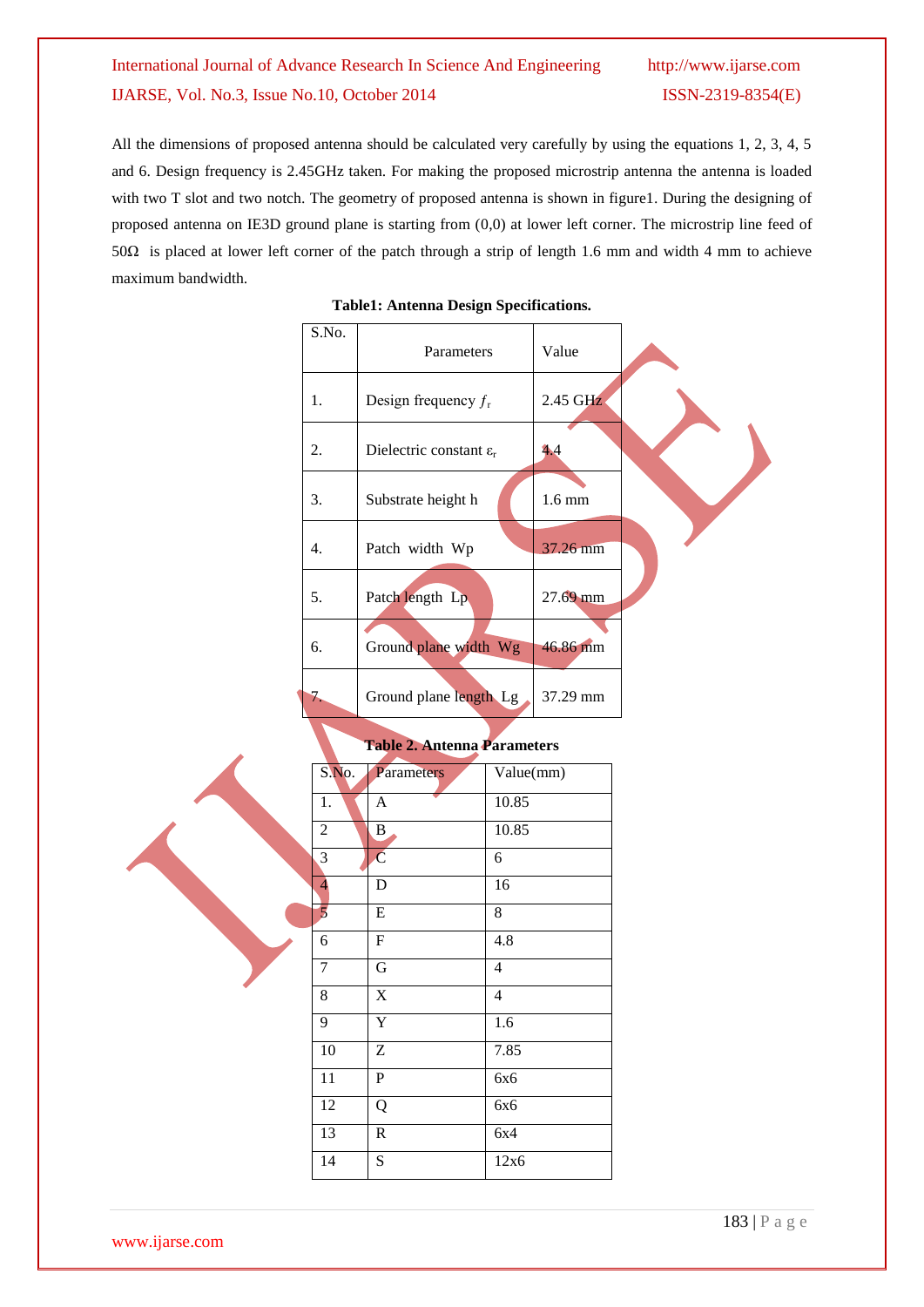International Journal of Advance Research In Science And Engineering http://www.ijarse.com IJARSE, Vol. No.3, Issue No.10, October 2014 ISSN-2319-8354(E)



## **V. SIMULATION RESULT AND DISCUSSION**

The narrow bandwidth of microstrip antenna is one of the important features that restrict its wide usage*.* In the present work the bandwidth of rectangular microstrip antenna is enhanced by T slot loading. The fractional bandwidth of proposed antenna is 57.90% at -10db return loss. The efficiency of proposed antenna is found to be 99.88 %.The maximum gain of the antenna has been improved up to 3.85 dBi and the VSWR of the antenna is in between 1 to 2 in entire frequency band. The simulation performance of proposed microstrip patch antenna is analyzed by using IE3D version 9.0 software at design frequency of 2.45 GHz. The performance specifications like bandwidth, radiation pattern, gain, VSWR etc of proposed antenna is shown in the figures 2





 **Fig.2. Return Loss V/S Frequency Graph Fig.3. 3D Radiation Pattern Of Proposed Antenna**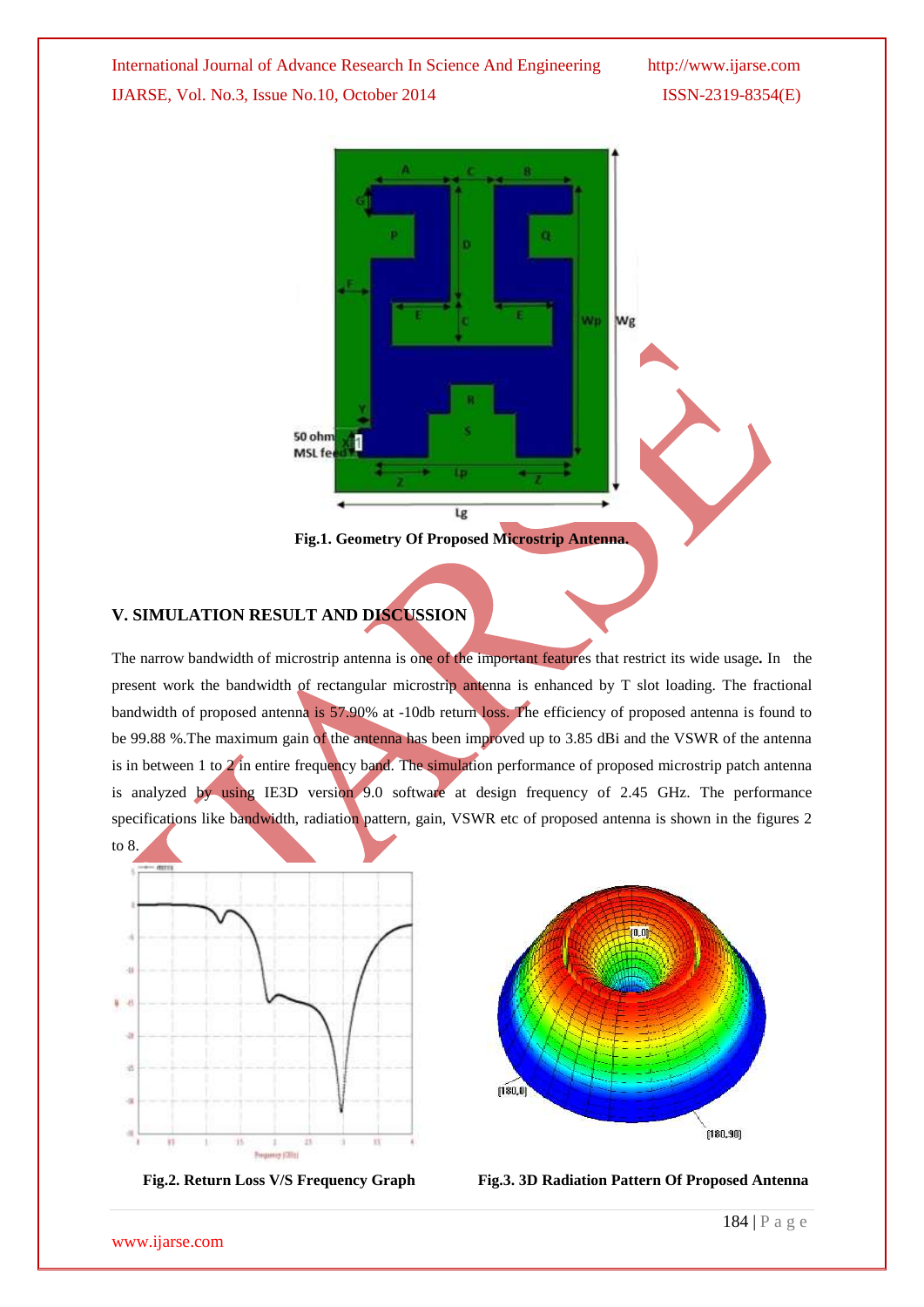

www.ijarse.com